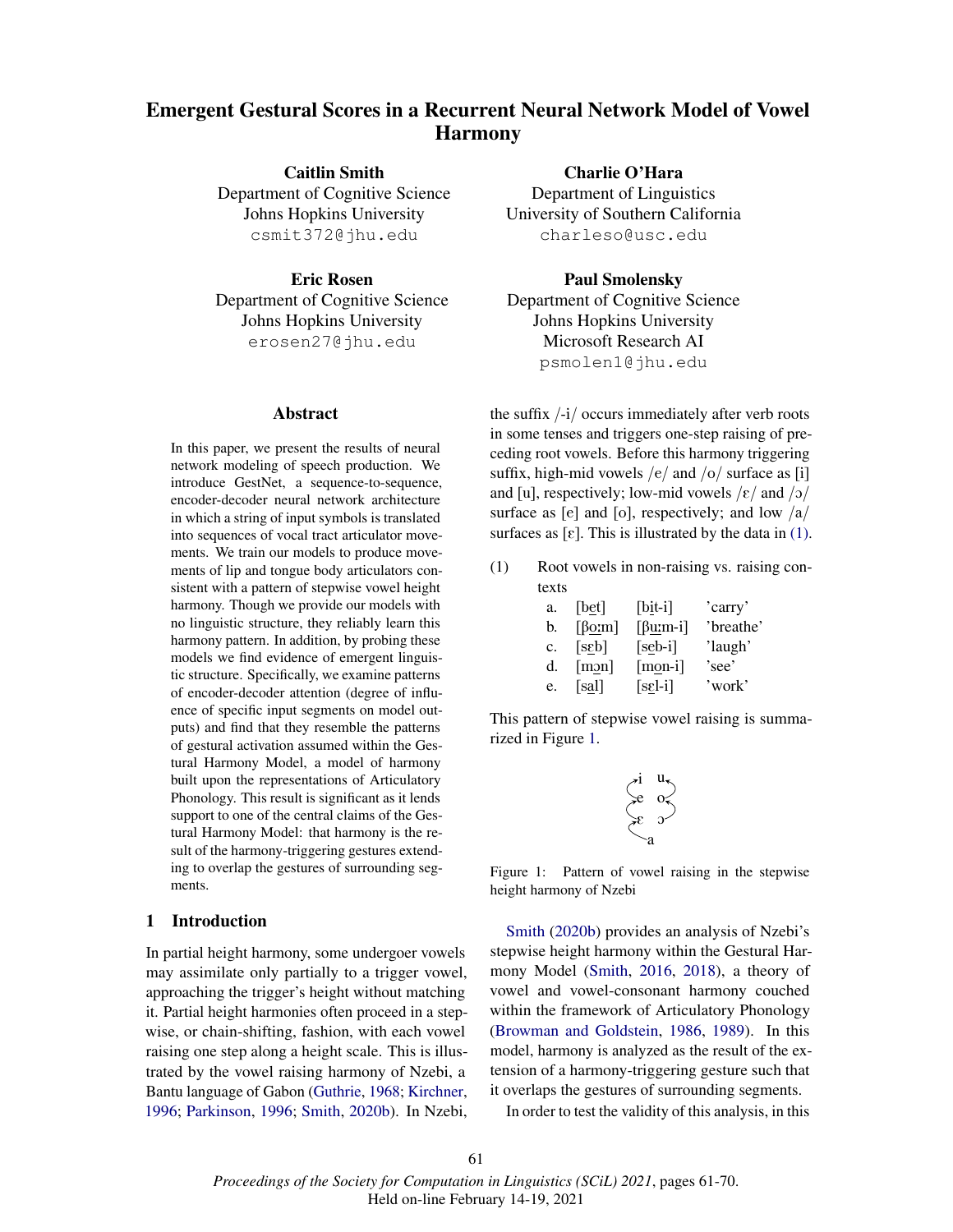paper we introduce GestNet, a type of sequenceto-sequence, encoder-decoder neural network architecture, and use it to model this stepwise height harmony pattern.<sup>1</sup> GestNet takes as its inputs sequences of underlying phonological symbols and outputs sequences of vocal tract articulator movements. By providing our models with no linguistic structure and probing their internal states, we find emergent structure consistent with the linguistic analysis of height harmony within the Gestural Harmony Model.

The current work also contributes to the growing body of research that uses recurrent neural networks to model aspects of phonology and its interfaces. A large portion of this research has primarily involved using recurrent neural networks as phonotactic models by performing language modeling tasks over strings of segments (Elman, 1990; Rodd, 1997; Silfverberg et al., 2018; Mirea and Bicknell, 2019; Mayer and Nelson, 2020; Rosen, 2021). Comparatively fewer models have been presented that perform sequence-to-sequence mapping between underlying and surface phonological forms. Gaskell et al. (1995) use a simple recurrent network to model mappings from surface forms to underlying forms of words exhibiting consonant place assimilation. Prickett (2019) uses an encoderdecoder model to map from underlying to surface phonological forms that have undergone various derivationally transparent and opaque processes. Models that incorporate gestural, rather than featural, phonological forms are even less common. A recent example of such work comes from Tilsen (2020), who presents a model that maps articulatory trajectories collected using electromagnetic articulography to patterns of gestural activation. By contrast, GestNet is designed to map directly from an input string of phonemes to an output string of articulatory trajectories.

The paper is organized as follows. Section 2 introduces the Gestural Harmony Model and summarizes the analysis of Nzebi height harmony within that model. Section 3 outlines our methods for constructing neural network models of height harmony, including the data we used to train our models, the architecture of our GestNet models, and our training procedures. Section 4 presents the results of training, including model performance and interpretability. Section 5 concludes.

# 2 Height Harmony in the Gestural Harmony Model

#### 2.1 The Gestural Harmony Model

Gestures are the units of sub-segmental representation assumed within the framework of Articulatory Phonology (Browman and Goldstein, 1986, 1989). They are dynamically-defined, goal-based units, with each gesture being specified for a target articulatory state to be achieved during its period of activation. This target state is specified in terms of a primary articulator, a constriction location, and a constriction degree. The constriction location of a gesture is specified as a point or region along the static surface of the vocal tract, while constriction degree refers to the aperture of the constriction between the primary articulator and the constriction location. For instance, a gesture for the high vowel /i/ can be specified as having a narrow constriction between the tongue body and the upper surface of the vocal tract as its target articulatory state. A number of additional parameters determine precisely how and when a gesture achieves its target articulatory state; for reasons of space, they are omitted from our discussion.

In gestural phonology, forms are often displayed in a gestural score such as the one in Figure 2 for a VCV sequence. In a gestural score, the activation periods of vowel gestures are typically sequential, with the second vowel in a sequence activating once the previous vowel has deactivated. A vowel gesture and the gesture of its onset consonant, meanwhile, typically activate synchronously.

| € |  |
|---|--|
|   |  |

Figure 2: Gestural score for a VCV sequence

The Gestural Harmony Model (Smith, 2016, 2018) adopts many aspects of the gestural representations of Articulatory Phonology. In this model, harmony is the result of a gesture extending its period of activation to overlap the gestures of preceding and/or following segments. A persistent, or non-self-deactivating, gesture is one that does not deactivate when its target articulatory state is reached, but rather remains active and extends to overlap the gestures of following segments. An anticipatory, or early-activating, gesture is one that activates before its scheduled starting point, extend-

<sup>&</sup>lt;sup>1</sup>The code for GestNet, as well as our training data, can be found at https://github.com/caitlinsmith14/ gestnet.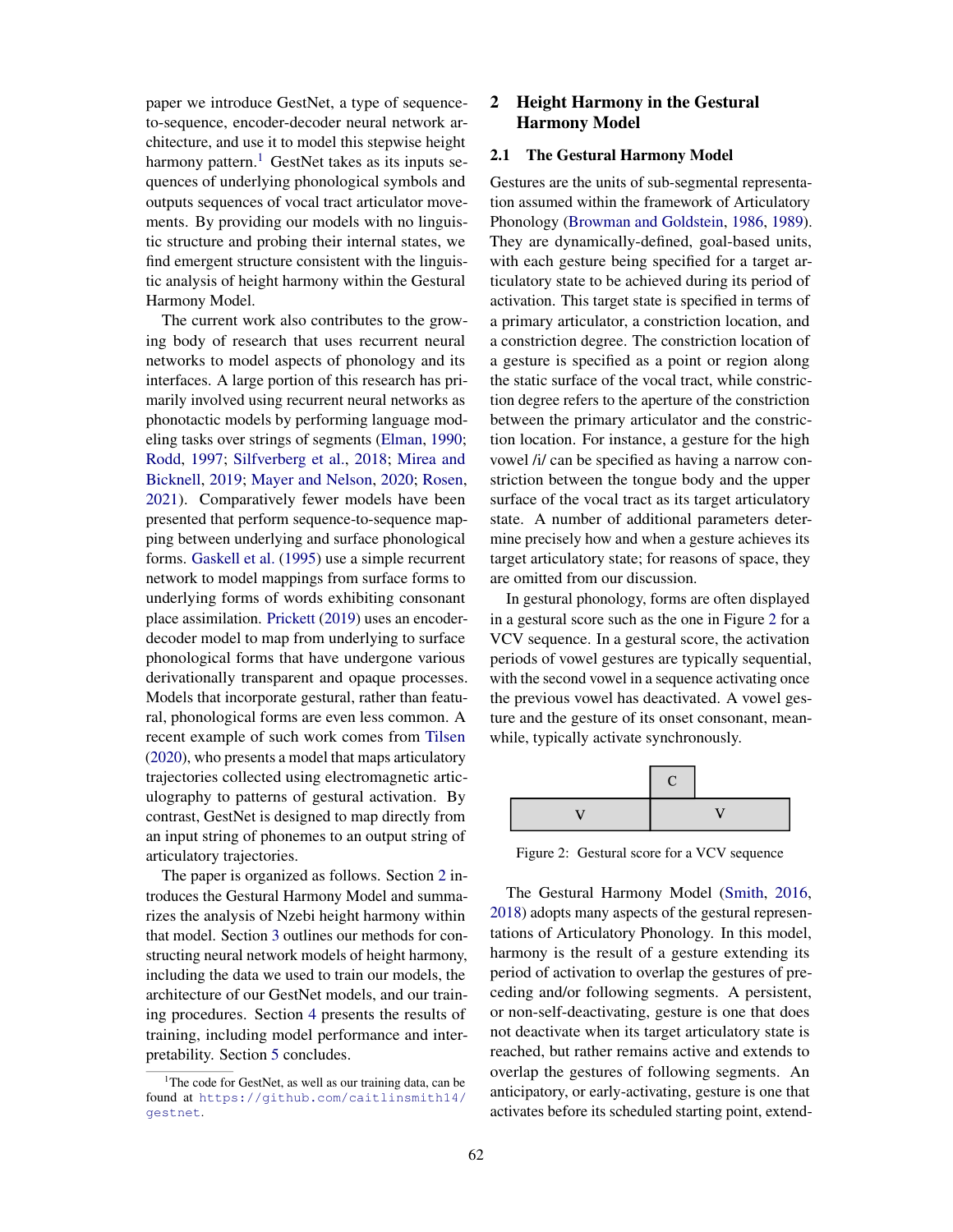ing to overlap the gestures of preceding segments. In the Gestural Harmony Model, harmony arises when a segment includes a gesture that is either persistent, anticipatory, or both; such a segment is a trigger of harmony. Surrounding segments undergo harmony as a result of their composite gestures being overlapped by a harmony-triggering gesture. This is illustrated by the gestural scores in Figure 3.



Figure 3: Harmony via overlap by a persistent gesture (above) and by an anticipatory gesture (below)

Gestural overlap often results in the concurrent activation of two gestures with antagonistic target articulatory states (e.g., narrow vs. wide constriction degree between the tongue body and the upper surface of the vocal tract). The outcome of this intergestural conflict is determined by the relative blending strengths of each of the two antagonistic gestures. According to the Task Dynamic Model of speech production (Saltzman and Munhall, 1989; Fowler and Saltzman, 1993), intergestural conflict is resolved by blending the conflicting target articulatory states of two gestures to create an intermediate target state that holds during the period of their concurrent activation. This blended target state is the weighted average of the gestures' individual target articulatory states, with the weighting in this averaging function contributed by the gestures' strength parameters, denoted  $\alpha$ . This blending function is provided in Equation 1.

$$
\frac{Target_1 \times \alpha_1 + Target_2 \times \alpha_2}{\alpha_1 + \alpha_2} \tag{1}
$$

The Gestural Harmony Model appeals to the concept of blending between antagonistic gestures in order to account for cases of transparency to harmony. Smith (2020a,b) proposes an extension of the Gestural Harmony Model's analysis of transparency to cases of partial height harmony, which are analyzed as cases of partial transparency. The following section outlines such an analysis for the stepwise partial height harmony of Nzebi.

# 2.2 A Gestural Analysis of Nzebi

Smith (2020b) proposes an analysis of the step-

wise height harmony of Nzebi within the Gestural Harmony Model. We summarize this analysis here.

Smith proposes that the partial, stepwise vowel raising harmony of Nzebi is the result of gestural blending resulting from overlap of root vowels by the anticipatory, harmony-triggering tongue body gesture of the high suffix vowel  $\frac{1}{i}$ . In this analysis, the four vowel heights observed in Nzebi are represented by vowel gestures with one of four possible constriction degrees between the tongue body and the upper surface of the vocal tract: narrow (4mm), narrow-mid (8mm), wide-mid (12mm), and wide (16mm). When the narrow gesture of suffix /-i/ extends to overlap a preceding vowel with any other specified target constriction degree, it results in gestural antagonism and blending.

When overlapped by suffix /-i/, high-mid root vowels surface as high rather than resisting raising, suggesting that they have a blending strength lower than that of the triggering  $\frac{1}{i}$ . This is illustrated in Figure 4, in which the first [i] in the gestural score is the result of raising.



Figure 4:  $\sqrt{e-i} \rightarrow$  [i-i]: blending of weak narrowmid and strong narrow vowel gestures results in narrow tongue body aperture

Wide-mid vowels, on the other hand, raise to only an intermediate degree when overlapped by harmony-triggering  $\frac{1}{i}$ , suggesting that  $\frac{\epsilon}{\epsilon}$  and  $/2$  have blending strengths equal to that of  $/$ -i $/$ . This is illustrated in Figure 5.



Figure 5:  $\sqrt{\varepsilon-i}/\rightarrow$  [e-i]: blending of equally strong wide-mid and narrow vowel gestures results in narrowmid tongue body aperture

Finally, the wide vowel  $\frac{a}{\text{r}}$  partially undergoes harmony and partially resists it. Because  $\frac{a}{i}$  is specified for a strength that is twice the strength of the trigger gesture that overlaps it, the result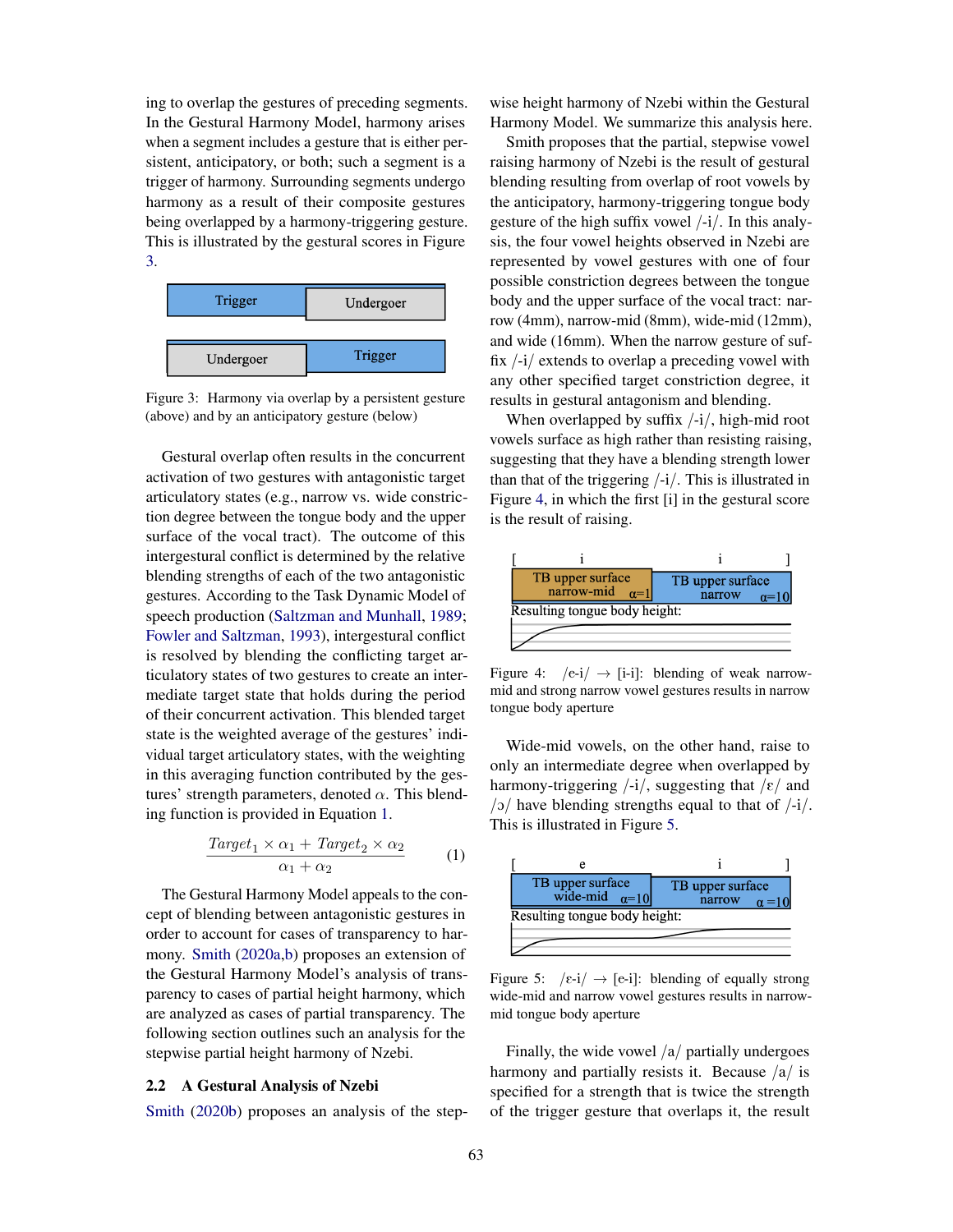of blending is wide-mid  $[\varepsilon]$ , closer to the intrinsic target constriction degree of wide /a/ rather than narrow  $/i/$ . This is illustrated in Figure 6.



Figure 6:  $\left| \alpha - i \right| \rightarrow \left[ \epsilon - i \right]$ : blending of narrow vowel gesture with stronger wide vowel gestures results in widemid tongue body aperture

This section has outlined the workings of the Gestural Harmony Model and the analysis of Nzebi height harmony within it. In order to test the validity of this analysis, the remainder of this paper focuses on neural network modeling of a similar pattern of stepwise height harmony.

# 3 Method

In this section we outline the makeup of our datasets, the architecture of our models, and the training procedures for those models.

# 3.1 Data

Due to the lack of a corpus of Nzebi speech, we compiled a dataset of simulated speech meant to approximate the language's stepwise height harmony pattern. The data consisted of sixteen roots with a shape of either C or VC, and seven suffixes containing a single V, as in Table 1. All Vs were taken from the set /i, e,  $\varepsilon$ , a, o, o, u/, and consonants were taken from the set  $/b$ ,  $g/$ . The full dataset comprised all possible root-suffix combinations, 112 in all.

In order to provide our models with no prior information on how many consonants and vowels should make up the target language's phonological inventory, or which phoneme was being produced in a given word, each segment of each morpheme was provided with its own unique vector embedding, which was learned throughout training. For instance, the  $\frac{1}{4}$  of the roots  $\frac{1}{10}$  and  $\frac{1}{10}$  and the suffix  $\frac{1}{i}$  were all represented by separate embeddings. Likewise, the  $/g/$  of stems  $\frac{1}{g/2}$ ,  $\frac{1}{g/2}$ , etc. were all represented by separate embeddings.

Each root-suffix combination (CV or VCV sequence) was paired with two articulatory trajectories: one for the lip articulator and one for the tongue body articulator. Each of these articulatory

| <b>Roots</b>            |               | <b>Suffixes</b> |  |
|-------------------------|---------------|-----------------|--|
| $\frac{1}{1}$           | $\frac{1}{9}$ | $\rm /i/$       |  |
| /eb/                    | /eq/          | /e/             |  |
| $\frac{1}{\epsilon b}$  | $\sqrt{g}g/$  | $ \epsilon $    |  |
| /ab/                    | $\frac{1}{q}$ | /a/             |  |
| $\frac{1}{\sqrt{2}}$    | $\log$        | o               |  |
| $\frac{\delta}{\delta}$ | log/          | o               |  |
| $/\mathrm{ub}/$         | $\log$        | /u/             |  |
| /b/                     | /g/           |                 |  |

Table 1: Roots and suffixes in the dataset

trajectories was based on interpolation between the target constriction degrees for different segments provided by the speech synthesis toolkit TADA (Nam et al., 2004). The intrinsic target constriction degrees we assumed for each segment are provided in Table  $2<sup>2</sup>$  As a simplifying assumption, we represented articulatory trajectories as a series of ten timepoints, with the first and last timepoints each representing the neutral positions of the lip and tongue body articulators assumed before and after active speech. The medial eight timepoints were made up of the articulatory positions assumed by the two articulators during speech production. The first four active timepoints correspond to the production of the first syllable. In two-syllable words, the next four timepoints correspond to the production of the second syllable. For one-syllable words, these timepoints were padded with the values of the neutral positions of each articulator.

In order to mirror the stepwise height harmony of Nzebi, the vowels of roots preceding a high suffix vowel (either  $\frac{1}{\alpha}$  or  $\frac{1}{\alpha}$ ) were assigned the tongue body constriction degree associated with vowels one step higher along the height scale. For instance, in a word like /eb-i/, the output tongue body trajectory was consistent with a constriction degree of 4, consistent with narrow vowels, rather than a constriction degree of 8, during the production of the first vowel. However, the vowels of roots preceding non-high suffix vowel were assigned a tongue body constriction degree associated with the root vowel's intrinsic target.

This is illustrated in Figure 7 for the input sequence /ib-a/. The input consists of a sequence of three symbols:  $/i/$ ,  $/b/$ , and  $/a/$ . The output consists of a ten-point lip aperture sequence and a ten-

<sup>&</sup>lt;sup>2</sup>We abstracted away from any difference in lip constriction degree between back rounded and front unrounded vowels in order to simplify the dataset.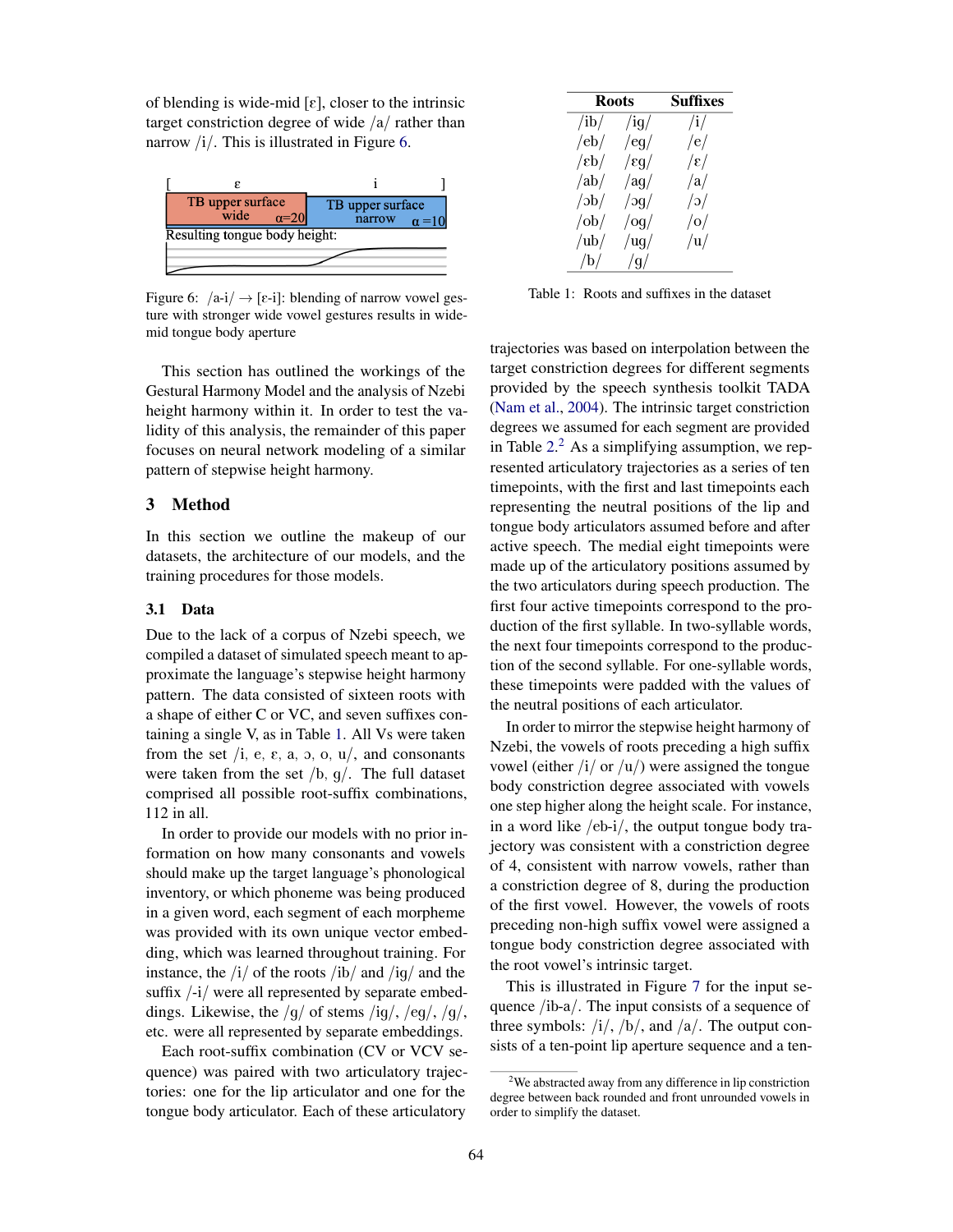| <b>Segment</b> | <b>Constriction Degree Target</b> |
|----------------|-----------------------------------|
| i, u           | Tongue body 4                     |
| e, o           | Tongue body 8                     |
| c, 3           | Tongue body 12                    |
| a              | Tongue body 16                    |
| h              | $Lip-2$                           |
| q              | Tongue body -2                    |

Table 2: Constriction degree targets for each segment type in the dataset

point tongue body aperture sequence. In the tongue body sequence, the sequence begins and ends with a value of 10, representing the neutral position of the tongue body. During timepoints 2 through 5, the tongue body approaches and achieves a value of 4, representing the target constriction degree for the vowel /i/. The tongue body then approaches and achieves a constriction degree value of 16, representing the target constriction degree for the vowel  $a/$ , during timepoints 6 through 9. At timepoints 6 and 7, lip aperture is -2, corresponding to the target constriction degree of the labial consonant  $/b/$ .<sup>3</sup> During the rest of the lip trajectory, the lip assumes a neutral position of 5.



Figure 7: Sample output for sample input /ib-a/. Note that y-axes are flipped to reflect lip/tongue body height.

#### 3.2 Model Architecture

GestNet is a type of sequence-to-sequence, or encoder-decoder, recurrent neural network (Cho et al., 2014; Sutskever et al., 2014). Encoderdecoder models were originally designed for sentence translation tasks. In our case, the task can be seen as a translation between a string of input symbols and two sequences of continuous values for articulator positions.

The role of the encoder in an encoder-decoder network is to read each input symbol one at a time, updating its hidden state at each timepoint. The final hidden state of the encoder can be thought of as containing all relevant information about the input sequence. The first hidden state of the decoder then takes in that final encoder hidden state and produces a predicted output at each time point based on the previous timepoint's hidden state and predicted output.

Due to the relatively short memory of simple recurrent neural networks, Bahdanau et al. (2015) and Luong et al. (2015) propose the mechanism of encoder-decoder attention. Rather than only passing the last encoder hidden state to the first decoder hidden state via the recurrent connection between them, encoder-decoder attention is intended to allow the decoder hidden state at any timepoint to access information contained in all encoder hidden states.

Our model architecture was implemented as follows. In the encoder, each unique segment in our dataset (37 in total), is provided with an embedding vector that is learned throughout training (Bengio et al., 2003). From there, the embedding vector is input to the hidden layer  $h_t$ , as in Equation 2.

$$
h_t = \tanh(W_x x_t + W_h h_{t-1} + b_h) \qquad (2)
$$

Both the input vector  $x_t$  and the hidden state vector of the previous time point  $h_{t-1}$  are multiplied by their respective weight matrices,  $W_x$  and  $W_h$ , summed along with the hidden state's bias terms  $b_h$ , and passed through a tanh function. In the encoder, the input vector  $x_t$  is simply the embedding for the input at timepoint  $t$ . In the decoder, the definition of input vector  $x_t$  is more involved. The encoderdecoder attention mechanism is used to calculate a weighted representation of encoder hidden states, with each weight corresponding to how much attention the current decoder hidden state pays to each encoder hidden state. First, the current decoder hidden state  $h_t$  is concatenated with each encoder hidden state  $h_i$ , multiplied by its weight matrix  $W_a$ , and passed through a tanh function. The resulting vector is then summed to produce the scalar  $a_i$ , as in Equation 3.

$$
a_i = \sum (tanh(W_a concat(h_t, h_i) + b_a)) \quad (3)
$$

<sup>&</sup>lt;sup>3</sup>A negative target constriction degree is often assumed for stop consonants in Articulatory Phonology. While the achievement of such a constriction degree is of course not physically possible, this 'virtual target' allows models of speech to achieve the kinematics and tight closure consistent with the production of stop consonants.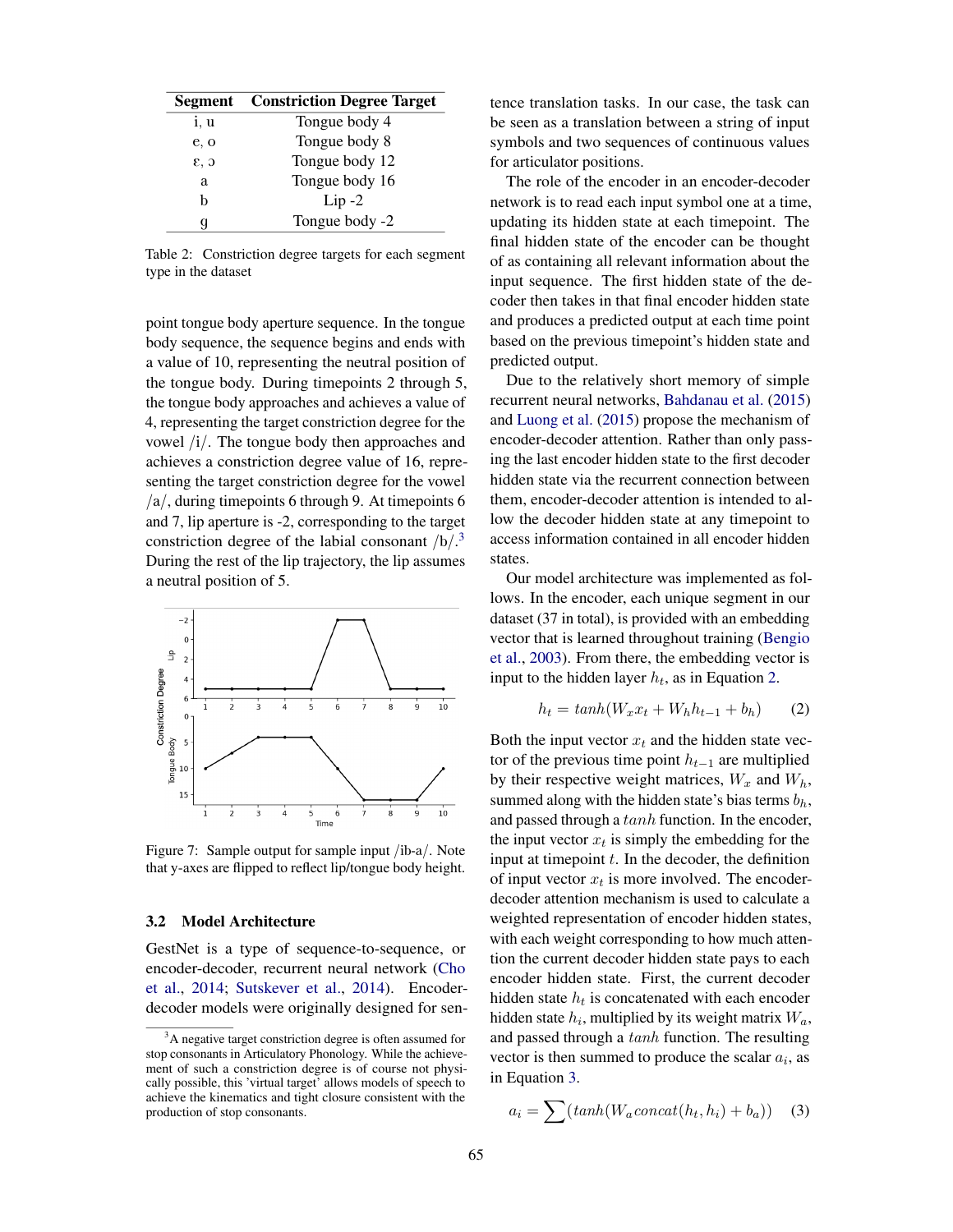

Figure 8: Sequence-to-sequence recurrent neural network with encoder-decoder attention. For sample input /iq-a/, the model outputs at each timepoint a two-dimensional vector containing predicted values for tongue body and lip constriction degrees. While attention is shown as part of the input only to the first two decoder hidden states, it is part of the input for all hidden states in our models.

The vector  $a$  containing a weighting scalar  $a_i$  for each encoder hidden state  $h_i$  is then passed through a *softmax* function to produce a probability distribution over encoder hidden states. This distribution is then used to perform a weighted sum of all of the encoder hidden state vectors  $h_i$  in matrix  $H$  to produce the attention vector  $w_t$ , as in Equation 4.

$$
w_t = \text{softmax}(a)H \tag{4}
$$

The vector  $w_t$  containing a weighted sum of encoder hidden states is then concatenated with the decoder output of the previous timestep,  $\hat{y}_{t-1}$ . The resulting vector is the decoder's  $x_t$ , which is then input to the hidden layer along with the hidden layer from the previous time step,  $h_{t-1}$ , as in Equation 5.

$$
decoder x_t = concat(\hat{y}_{t-1}, w_t)
$$
 (5)

Finally, the decoder produces a two-dimensional output vector  $\hat{y}_t$  by multiplying the hidden state vector  $h_t$  by its weight matrix  $W_o$ , as in Equation 6. One value of  $\hat{y}_t$  corresponds to predicted lip aperture, and the other to predicted tongue body height.

$$
\hat{y}_t = W_o h_t \tag{6}
$$

At the first timepoint of the decoder, there is no previous output  $\hat{y}_{t-1}$  to concatenate with  $w_t$  as in Equation 5. In many encoder-decoder implementations, the first input to the decoder is the embedding for a special start-of-sequence token. However, in our model the decoder inputs and outputs are not embeddings of words from a fixed vocabulary, but rather continuous values for lip and tongue body constriction degree. Because the use of a special start-of-sentence token was not available to us, we instead implemented the first input to the decoder as a two-dimensional vector s whose values were learned by the model throughout training.

The full sequence-to-sequence model architecture is illustrated in Figure 8.

## 3.3 Training

We trained twenty models on data conforming to the Nzebi-like stepwise height harmony pattern described in Section 3.1.

Loss for a given trial was computed as the sum of the squared error, summed across all ten output timepoints and both articulators (lips and tongue body), as in Equation 7.

$$
L(\hat{y}, y) = \sum_{art=1}^{2} \sum_{t=1}^{10} (y - \hat{y})^2
$$
 (7)

This loss was back-propagated through the model after each trial. We used the Adam optimizer (Kingma and Ba, 2015) and a learning rate of 0.001 to perform model parameter updates. We trained each model for 200 epochs, at which point improvement on loss appeared to plateau for all models.

Because the primary focus of the current work is on model interpretability rather than model performance, we made the decision not to partition the data into training and test sets.

# 4 Results and Discussion

### 4.1 Model Performance

All models were able to learn to produce the training data with a high degree of accuracy. Across the twenty models, the mean loss per word after 200 epochs was 3.51.

To illustrate model performance, we provide one model's output articulatory trajectories for the lips and tongue body for the input forms /eb-a/, which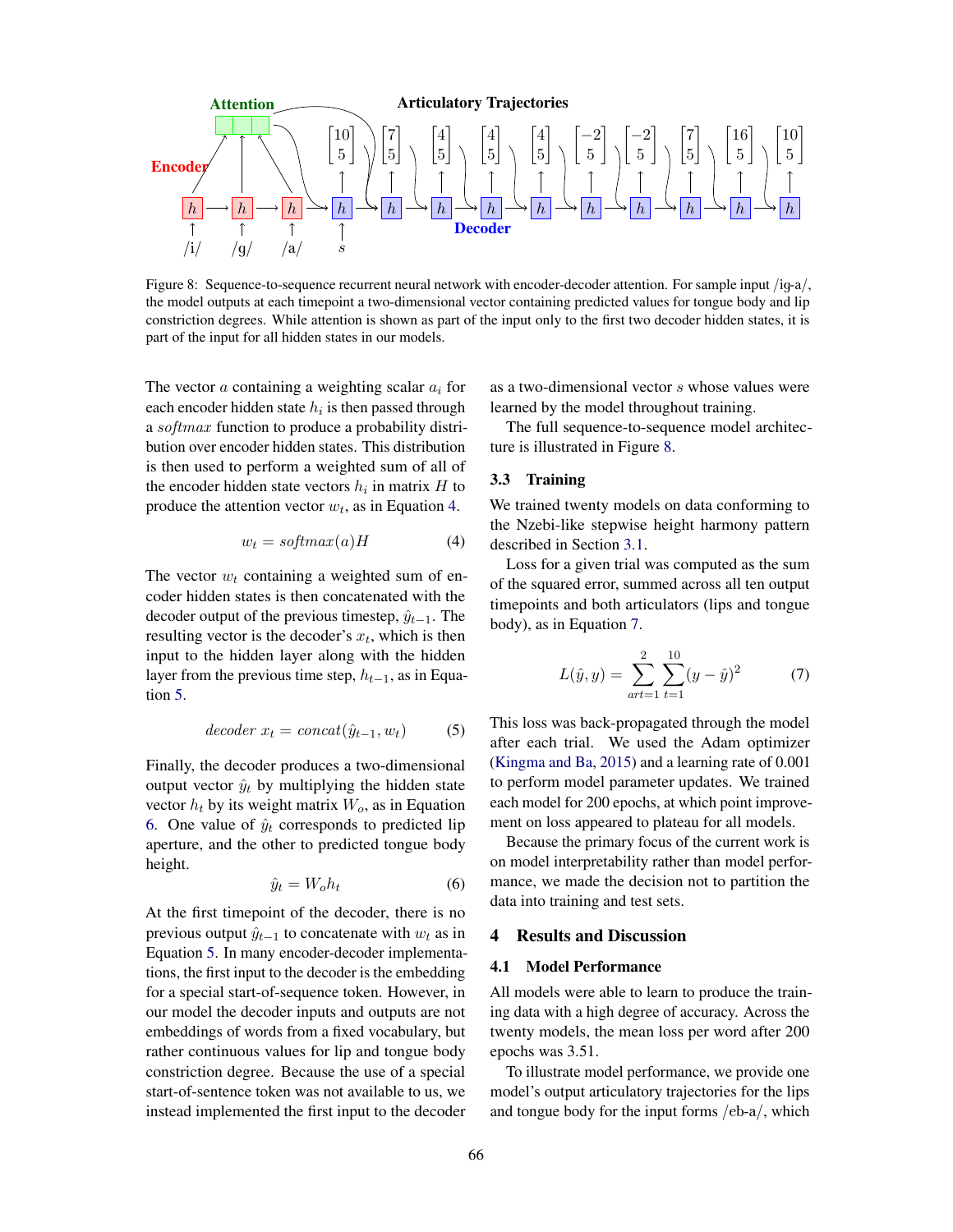should be produced faithfully as [eba], and /eb-i/, which should be produced as [ibi] due to height harmony. As seen in figures 9 and 10, the predicted output trajectories for both vocal tract articulators closely match the target trajectories. Importantly, the model has learned that the  $/e/$  of root  $/eb/$ should be produced with a constriction degree of 8 (narrow-mid) before nonhigh vowels and a constriction degree of 4 (narrow) before high vowels that trigger harmony, correctly producing the Nzebilike stepwise vowel raising pattern.



Figure 9: Input /eb-a/ correctly produced as [eba]



Figure 10: Input /eb-i/ correctly produced as [ibi]

# 4.2 Model Interpretation

In order to probe our models for linguistic structure, we examined patterns of attention between encoder and decoder hidden states. We hypothesized that the patterns of gestural activation in the gestural score for a given form could be reflected in patterns of encoder-decoder attention. For instance, if the decoder at a certain timepoint attended highly to



Figure 11: Non-harmonizing Form: Attention over input segments (vertical) at each decoder timepoint (horizontal) for input /eb-a/. Lighter squares represent more attention on that segment.



Figure 12: Harmonizing Form: Attention over input segments (vertical) at each decoder timepoint (horizontal) for input /eb-i/. Lighter squares represent more attention on that segment.

an encoder hidden state associated with a certain input segment, it could be interpreted as the gesture associated with that input segment being active (i.e. affecting the state of the vocal tract) at that timepoint. In this way, we could use these encoderdecoder attention maps as an analog of the gestural score for a given word.

For this analysis, at each timepoint of the decoder we recorded the softmaxed vector of attention weights that determine how much or how little each encoder hidden state affects the decoder hidden state. To control for cases in which an attention weight could be artificially inflated or deflated according to the magnitudes of the values in its associated encoder hidden state vector, each attention weight was normalized by multiplying it by the magnitude of that vector.

Figures 11 and 12 show the attention heatmaps for items  $/eb-a/ \rightarrow$  [eba] and  $/eb-i/ \rightarrow$  [ibi], whose outputs were shown in figures 9 and 10. In these heatmaps, high attention paid to an input segment at a certain timepoint is indicated by a lighter square, while low attention is indicated by a darker square.

The word  $/eb-a$   $\rightarrow$  [eba] contains no harmony trigger, and we would therefore expect no vowel overlap, but rather activation of the gesture of [e] followed by activation of the gesture of [a], as in the gestural score for a VCV sequence in Figure 2. The attention map in Figure 11 shows that input segment  $/e/$  is highly attended to during the first five decoder timepoints, while input segment  $/a/$  is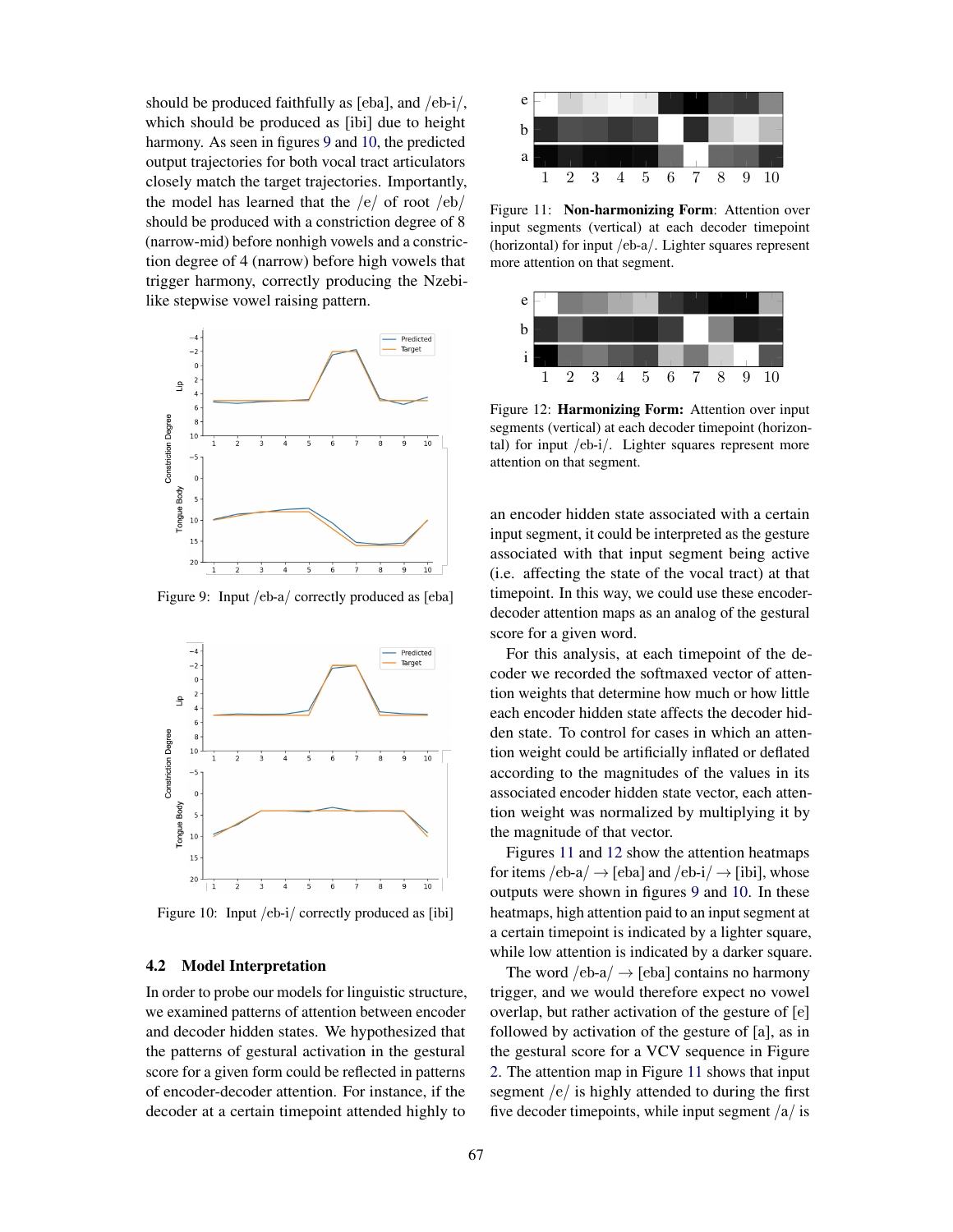attended to during the last five decoder timepoints. The medial input consonant /b/ is highly attended to at timepoint 6, corresponding to the timepoint at which the target constriction degree for the consonant is first achieved. All of these patterns of encoder-decoder attention are consistent with patterns of gestural activation we would expect to see in the gestural score for a non-harmonizing VCV sequence.

In the word  $/eb-i/ \rightarrow$  [ibi], the second vowel is a harmony-triggering high vowel, and the first vowel raises one step along the height scale relative to its intrinsic target tongue body constriction degree. According to Smith's (2020b) analysis of Nzebi height harmony, this raising is the result of overlap of the first vowel gesture by the second, as in Figure 4. The attention heatmap in Figure 12 is consistent with this analysis. Again, input segment  $/e/$  is attended to during the first five decoder timepoints, and input consonant  $/b/$  is highly attended to at a timepoint during which is has achieved its target constriction degree. However, for this word the input segment  $\frac{1}{i}$  is attended to, at least to some degree, during all decoder timepoints associated with active (i.e. non-neutral) positioning of vocal tract articulators. This suggests that harmony-triggering  $\frac{1}{i}$  affects the state of the vocal tract throughout the production of the word [ibi], and not just during the production of the second syllable. We interpret this as a result consistent with the analysis of Nzebi height harmony within the Gestural Harmony Model: harmony is the result of the extended activation of a harmony-triggering gesture, such that that gesture overlaps the gestures of surrounding segments, the undergoers of harmony.

| Variable    | ß     | SE.   | P(> t ) |     |
|-------------|-------|-------|---------|-----|
| (Intercept) | 1.64  | 0.12  | < 0.001 | *** |
| high $V_2$  | 0.28  | 0.024 | < 0.001 | *** |
| time        | 0.005 | 0.010 | 0.61    |     |

Table 3: Summary of fixed effects for linear mixed effects model with attention on  $V_2$  as a dependent variable, and random intercepts by model.

To test whether this result held widely among the forms produced by all of our models, we ran a linear mixed effects model over all two-syllable  $(V_1CV_2)$  sequences produced by our twenty models using the lme4 package in R (Bates et al., 2015). This analysis focused on the first five time steps of the decoder, when  $V_1$  is produced, either blended

or unblended with  $V_2$ . We used the identity of input  $V_2$  as either a high harmony trigger  $(j, u)$  or a non-high non-trigger and decoder timepoint as main factors, model as a random factor, and the attention value assigned to the encoder hidden state associated with input  $V_2$  as the dependent variable. We found a significant effect of input  $V_2$  identity (whether  $V_2$  was a high vs. non-high vowel) on the attention paid to input  $V_2$ 's associated hidden state ( $p < 0.001$ ; further summary statistics can be found in Table 3). This result suggests that the decoder learns to pay more attention to a  $V_2$  at an earlier timepoint when that  $V_2$  is a harmony trigger, consistent with the representation of an anticipatory (early-activating) gesture assumed by the Gestural Harmony Model.

# 5 Conclusion and Future Work

In this paper, we have shown that sequence-tosequence neural network models of speech production with encoder-decoder attention develop emergent structure analogous to the symbolic representations of the Gestural Harmony Model. In particular, we have shown that our GestNet models attend to their encoder hidden states in a pattern similar to the timecourses of gestural activation represented in a gestural score. We show that unlike most vowels, harmony triggers are attended to throughout the decoder's outputs of articulatory trajectories, mirroring the analysis of triggers of regressive harmony as anticipatory gestures in the Gestural Harmony Model.

While our current work has successfully found evidence for the extended activation of harmonytriggering gestures, there are still many avenues for the development of additional methods for model interpretability. This paper has focused on whether encoder-decoder attention maps captured the anticipatory nature of harmony triggering suffix vowels in VCV sequences. Future work should investigate how well attention maps perform at matching assumed gestural scores for longer words and larger and more complex lexicons.

Another open question involves whether we can expect to find emergent linguistic structure corresponding to additional gestural parameters in Gest-Net and other neural network models of speech production. Future work should probe our neural models for evidence of these parameters; for instance, gestural strength might be analogous to the magnitude of the hidden state vector that is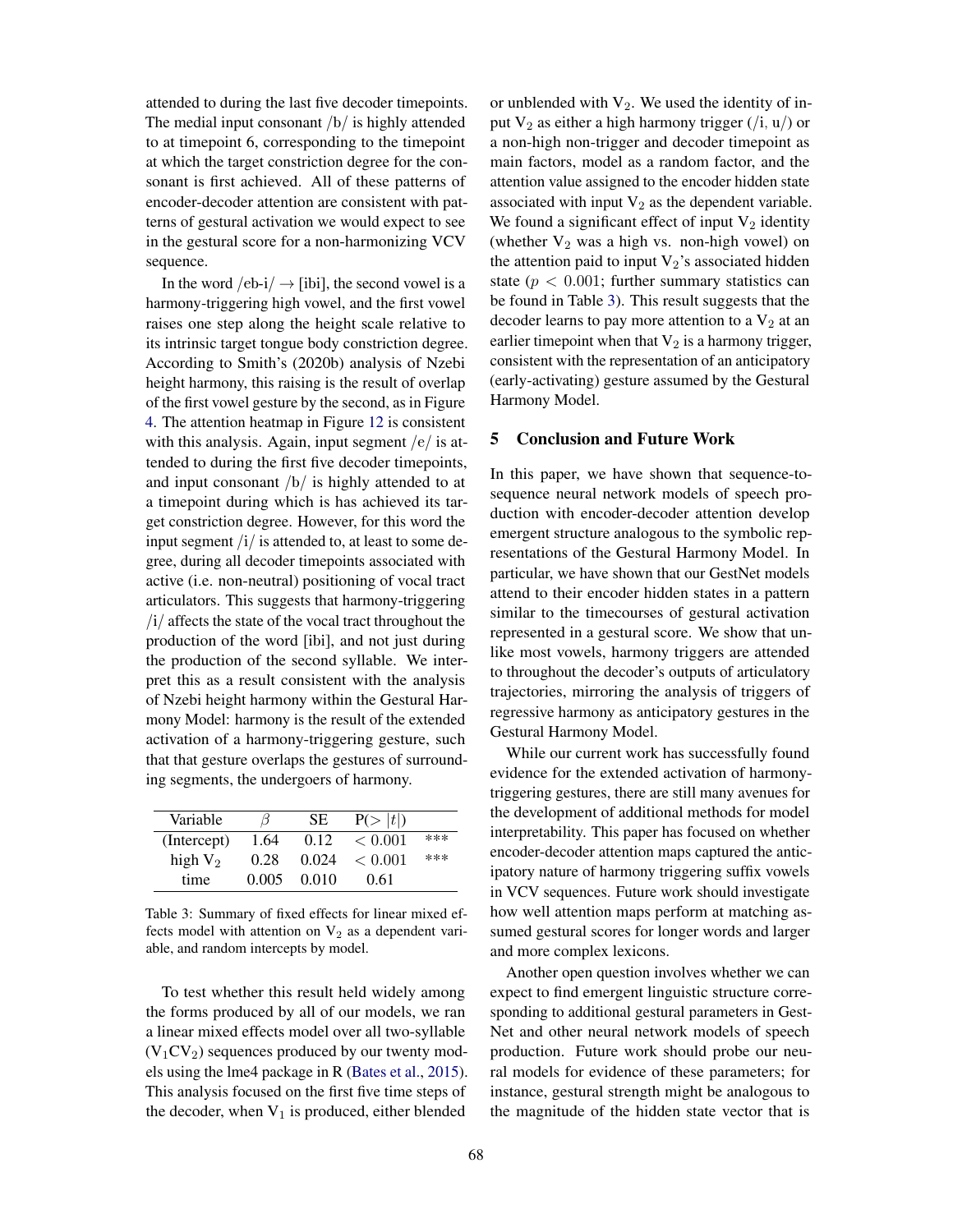weighted by the encoder-decoder attention mechanism.

Another potentially fruitful domain of investigation is intergestural coordination. An intriguing question is whether gestures in particular coordination relations result in particular patterns of attention during one another's production. Deeper investigation of attention maps in GestNet models may also further shed light on which types of phonological processes are better understood as resulting from gestural overlap and/or re-coordination, and which are better understood as alternations based on changes in the gestural makeup of phonological forms.

#### Acknowledgements

For helpful discussion of this work, we thank the members of the Neurosymbolic Computation Lab at JHU: Coleman Haley, Najoung Kim, Matthias Lalisse, Tom McCoy, and Paul Soulos. This work is supported by Microsoft Research.

# References

- Dzmitry Bahdanau, Kyunghyun Cho, and Yoshua Bengio. 2015. Neural machine translation by jointly learning to align and translate. In *Proceedings of the International Conference on Learning Representations*.
- Douglas Bates, Martin Mächler, Ben Bolker, and Steve Walker. 2015. Fitting linear mixed-effects models using lme4. *Journal of Statistical Software*, 67(1):1– 48.
- Yoshua Bengio, Réjean Ducharme, Pascal Vincent, and Christian Janvin. 2003. A Neural Probabilistic Language Model. *Journal of Machine Learning Research*, 3:1137–1155.
- Catherine P. Browman and Louis Goldstein. 1986. Towards an articulatory phonology. *Phonology Yearbook*, 3:219–252.
- Catherine P. Browman and Louis Goldstein. 1989. Articulatory gestures as phonological units. *Phonology*, 6(2):201–251.
- Kyunghyun Cho, Bart van Merrienboer, Caglar Gulcehre, Dzmitry Bahdanau, Fethi Bougares, Holger Schwenk, and Yoshua Bengio. 2014. Learning phrase representations using RNN encoder-decoder for statistical machine translation. In *Proceedings of the Conference on Empirical Methods in Natural Language Processing*, pages 1724–1734.
- Jeffrey L. Elman. 1990. Finding structure in time. *Cognitive Science*, 14:179–211.
- Carol A. Fowler and Elliot Saltzman. 1993. Coordination and coarticulation in speech production. *Language and Speech*, 36:171–195.
- M. Gareth Gaskell, Mary Hare, and William D. Marslen-Wilson. 1995. A connectionist model of phonological representation in speech perception. *Cognitive Science*, 19(4):407–439.
- Malcolm Guthrie. 1968. Notes on Nzebi (Gabon). *Journal of African Languages*, 7(2):101–129.
- Diederik P. Kingma and Jimmy Ba. 2015. Adam: A method for stochastic optimization. In *Proceedings of the International Conference for Learning Representations*.
- Robert Kirchner. 1996. Synchronic chain shifts in Optimality Theory. *Linguistic Inquiry*, 27(2):341–350.
- Minh Thang Luong, Hieu Pham, and Christopher D. Manning. 2015. Effective approaches to attentionbased neural machine translation. *Proceedings of the Conference on Empirical Methods in Natural Language Processing*, pages 1412–1421.
- Connor Mayer and Max Nelson. 2020. Phonotactic learning with neural language models. In *Proceedings of the Society for Computation in Linguistics: Vol. 3*.
- Nicole Mirea and Klinton Bicknell. 2019. Using LSTMs to assess the obligatoriness of phonological distinctive features for phonotactic learning. In *Proceedings of the 57th Annual Meeting of the Association for Computational Linguistics*, pages 1595– 1605.
- Hosung Nam, Louis Goldstein, Elliot Saltzman, and Dani Byrd. 2004. TADA: An enhanced, portable Task Dynamics model in MATLAB. *Journal of the Acoustical Society of America*, 115:2430.
- Frederick Parkinson. 1996. *The Representation of Vowel Height in Phonology*. Ph.D. thesis, The Ohio State University.
- Brandon Prickett. 2019. Learning biases in opaque interactions. *Phonology*, 36(4):627–653.
- Jennifer Rodd. 1997. Recurrent Neural-Network Learning of Phonological Regularities in Turkish. In *CoNLL97: Computational Natural Language Learning, ACL*, pages 97–106.
- Eric Rosen. 2021. Lexical strata and phonotactic perplexity minimization. In *Proceedings of the Society for Computation in Linguistics: Vol. 4*.
- Elliot Saltzman and Kevin G. Munhall. 1989. A dynamical approach to gestural patterning in speech production. *Ecological Psychology*, 1(4):333–382.
- Miikka Silfverberg, Lingshuang Jack Mao, and Mans Hulden. 2018. Sound analogies with phoneme embeddings. In *Proceedings of the Society for Computation in Linguistics: Vol. 1*, pages 136–144.